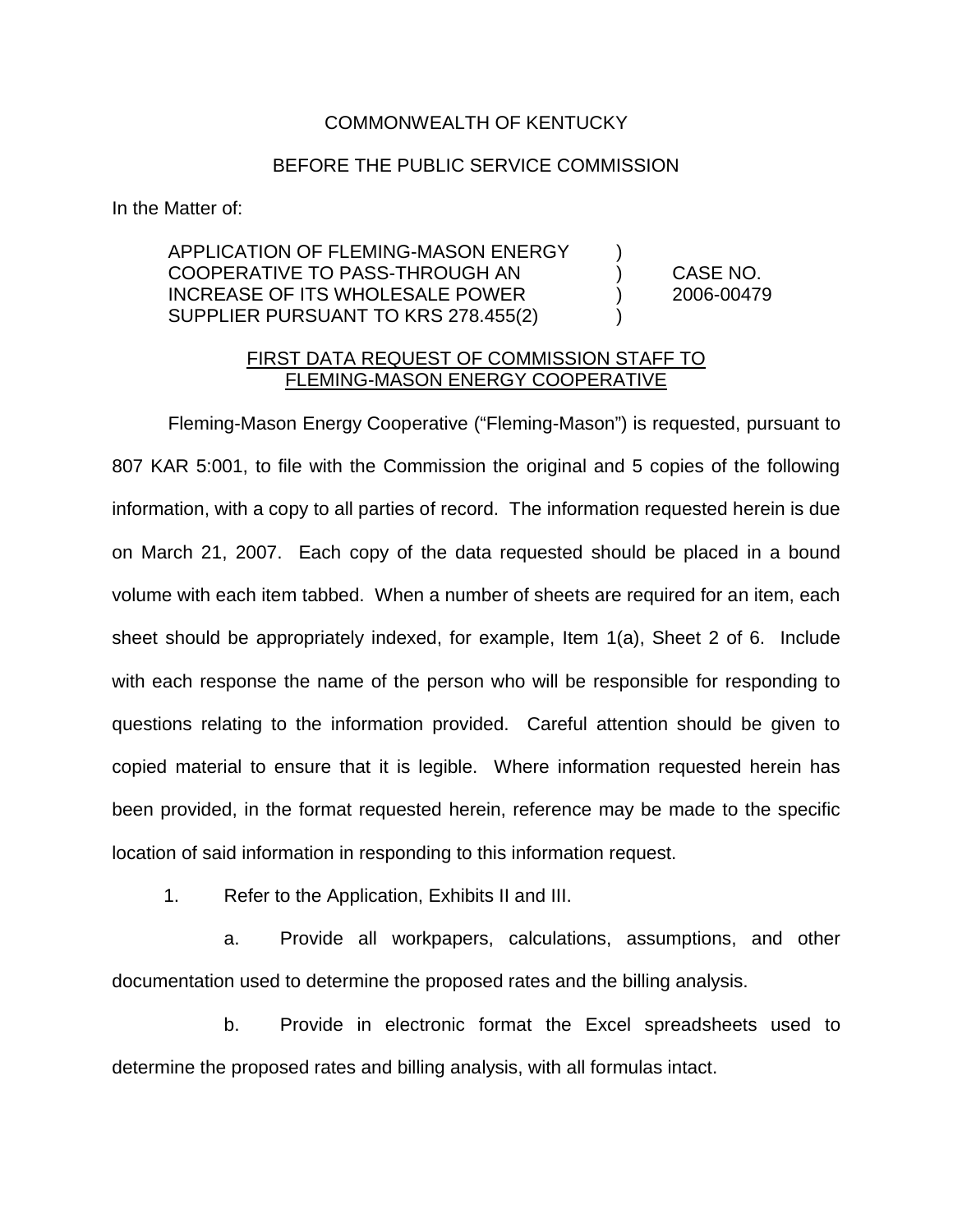2. KRS 278.455(2) provides that a distribution cooperative may change its rates to reflect a change in the rate of its wholesale supplier if the effects of an increase or decrease are allocated to each class and within each tariff on a proportional basis that will result in no change in the rate design currently in effect. 807 KAR 5:007, Section 2(2), provides that the distribution cooperative shall file an analysis demonstrating that the rate change does not change the rate design currently in effect and the revenue change has been allocated to each class and within each tariff on a proportional basis. In the cover letter to its Application, Fleming-Mason states:

In each instance, the retail rates for a particular class have been developed in a manner that is consistent with the method proposed by EKPC. The proposed rate design structure at retail does not change the rate design currently in effect and is consistent with the rate design methodology used at wholesale.

a. For each retail Rate Schedule listed in Exhibit II of the Application, identify the corresponding wholesale Rate Schedule of East Kentucky Power Cooperative, Inc.

b. Would Fleming-Mason agree that KRS 278.455(2) and 807 KAR 5:007, Section 2(2), require that increases or decreases in rates from the wholesale supplier must be allocated to each retail class and within each retail tariff on a proportional basis? Explain the response.

c. Would Fleming-Mason agree that KRS 278.455(2) and 807 KAR 5:007, Section 2(2), require that the retail rate change does not change the retail rate design currently in effect? Explain the response.

3. Refer to Exhibit III of the Application.